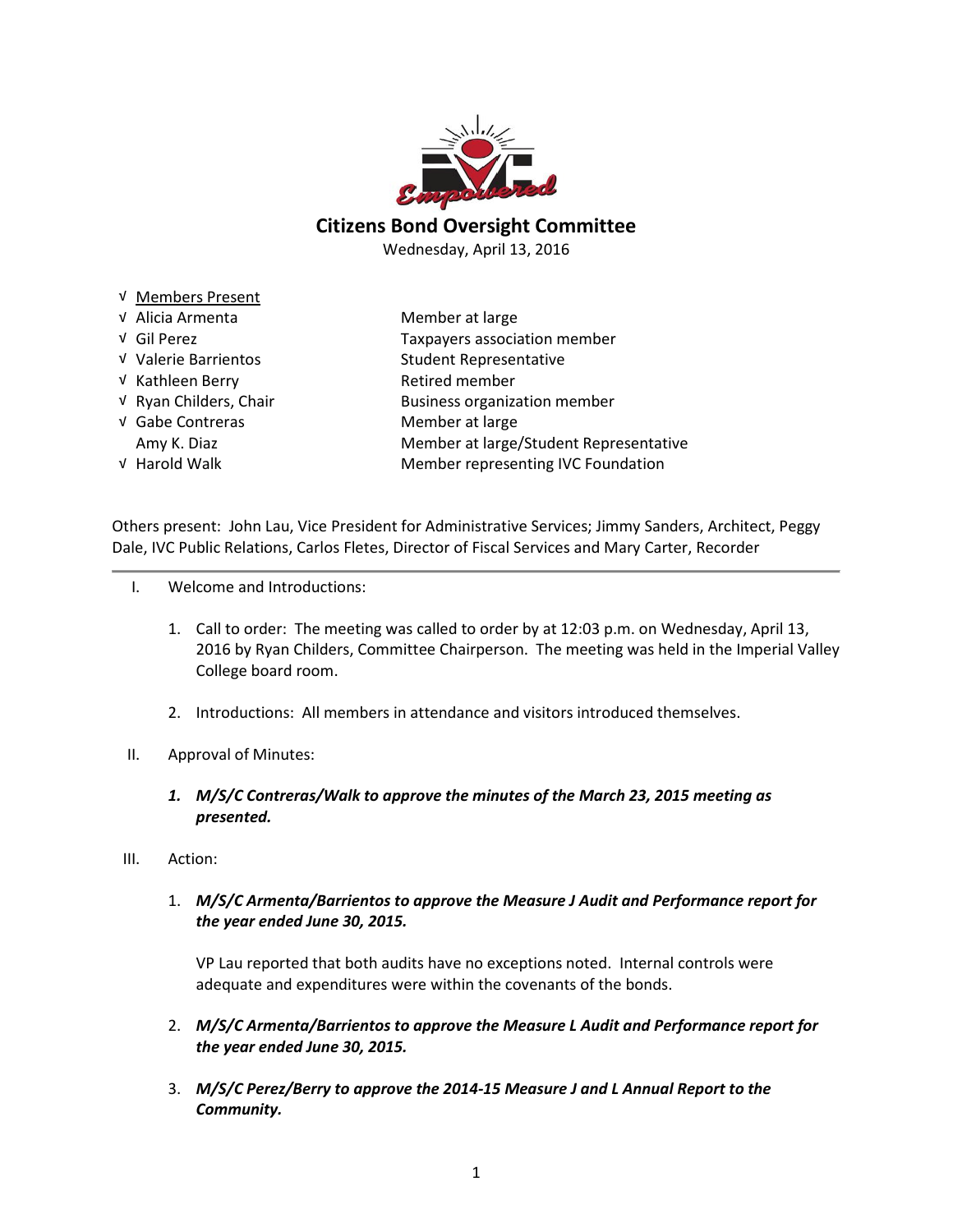VP Lau commented that this annual report is a recap of the last 10 years of bond activity. He stated that he would be happy to do tours of the college. He stated that the campus is like a little city with its own water and waste water treatment plant. He noted the dramatic improvement in traffic flow and reduction of accidents on campus and along Hwy 111 and Aten Road due to improved traffic patterns and the stop light at the campus entrance.

VP Lau stated that the college has been as aggressive as possible in keeping construction money in the local economy. The last building (Career Tech Facility) used the leaseleaseback method of delivery which allows more leeway in selecting sub-contractors. Architect Sanders stated that Nielsen Construction, conducted outreach efforts for local vendors, and the level of local participation on the Career Tech project was 73%.

VP Lau reported that the college had a visit from the Grand Jury and it was very happy with what the college has been able to accomplish with its bond funds in regard to new facilities and campus improvements.

Student Representative Barrientos stated that the ASB recently held a Region 10 meeting at IVC and the visitors were very impressed with IVC's facilities, especially the science and construction labs.

Member Walk congratulated Architect Sanders on the beautiful buildings, and congratulated the college on the team effort and buy-in from the community on its bond projects.

## IV. Information/Discussion

- a. Expenditure Report: An expenditure report as of April 13, 2016 was distributed. The balance of both Measure J and Measure L is zero. Expenditures from Measure L for the year to date total \$10,393.71. VP Lau stated that the college has authorization for \$55 million in bonds, there is not enough assessed valuation for the college to sell a substantial amount of bonds at this time. It will probably be five to six years before the assessed valuation increases enough. In the meantime, there may be a smaller issue, if funds are needed to match state bond funds for projects the college has submitted for funding.
- b. Update on Projects: VP Lau reported that future projects will be "green", in particular the upcoming solar project which will produce 3 megawatts per year. The College has been very environmentally conscious with the Science Building achieving LEED platinum certification, and the Career Tech building being building to LEED standards. The college is also using more energy efficient lighting. Over the next 10 years, the three major projects will be:
	- Modernization of the 200, 300 and 800 Academic Buildings. The project is estimated at \$14 million and the college has submitting a funding proposal for 50% state funding.